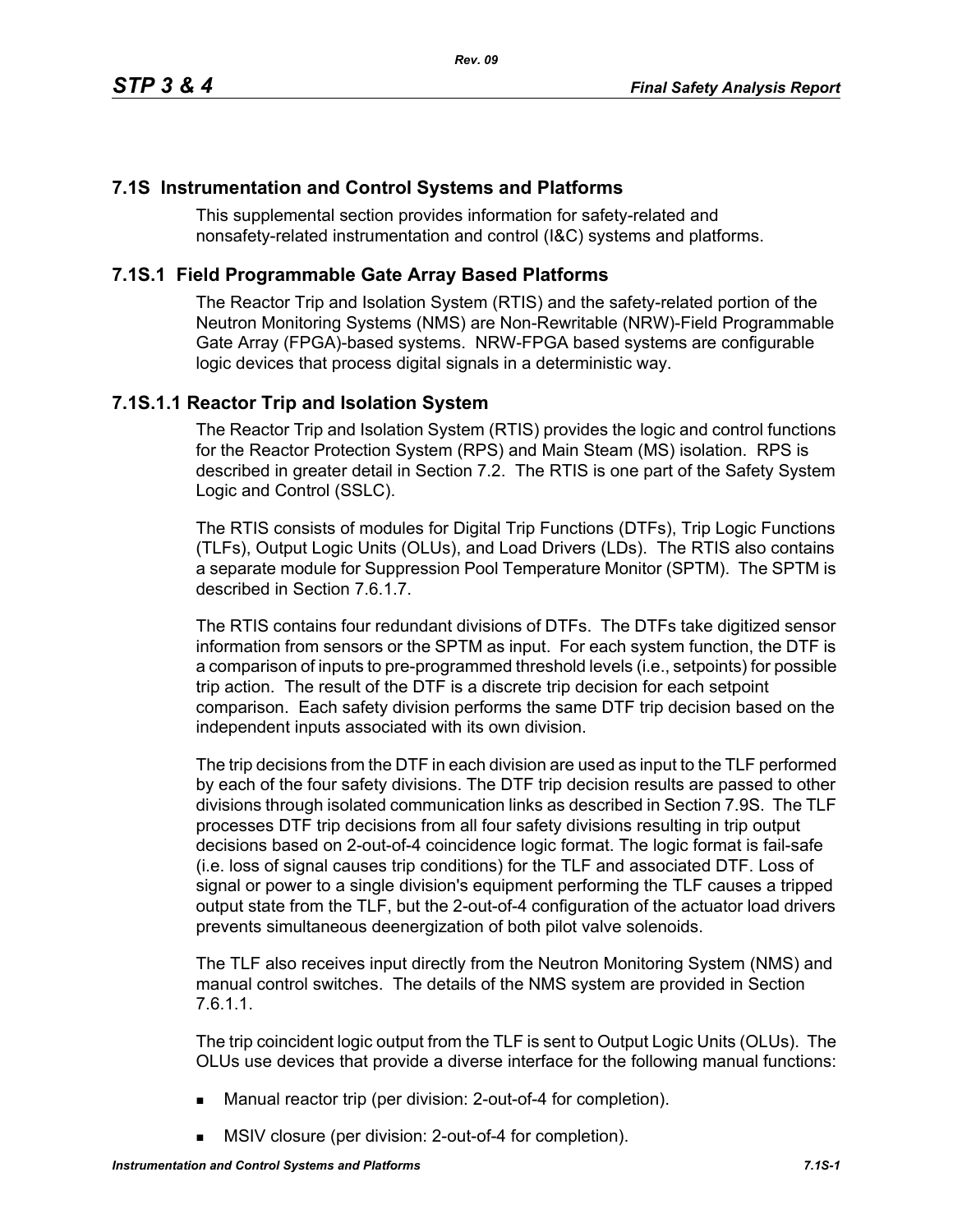- **MSIV** closure (eight individual control switches).
- RPS and MSIV trip reset.
- **TLF** output bypass

The OLUs distribute the automatic and manual trip outputs to the MSIV pilot valve and scram pilot valve actuating devices and provide control of trip seal-in, reset, and TLF output bypass (division-out-of-service bypass). Bypass inhibits automatic trip but has no effect on manual trip. The OLUs also provide a manual test input for de-energizing a division's parallel load drivers (part of the 2-out-of-4 output logic arrangement) so that scram or MSIV closure capability can be confirmed without solenoid de-energization. The OLUs are located external to the TLU equipment that implements the TLF so that manual MSIV closure or manual reactor trip (per division) can be performed either when a division's logic is bypassed or when failure of sensors or logic equipment causes trip to be inhibited.

If a 2-out-of-4 trip condition is satisfied within the TLF, all four divisions' trip outputs produce a simultaneous coincident trip signal (e.g., reactor trip) and transmit the signal through hardwired connections to OLUs that control the protective action of the final actuators. The load drivers for the solenoids are themselves arranged in a 2-out-of-4 configuration, so that at least two divisions must produce trip outputs for protective action to occur.

Bypass logic implemented by RTIS is described in Section 7.2.1.1.4.1(2) and shown on Figure 7.2-2.

Each of the four RTIS divisions are powered from their respective divisional Class 1E power supply. In the RTIS, independence is provided between Class 1E divisions, and also between the Class 1E divisions and non-Class 1E equipment.

# **7.1S.1.2 Neutron Monitoring System**

A detailed description of the Neutron Monitoring System (NMS) is provided in Section 7.6.1.1 for safety related functions.

# **7.1S.1.3 Platform Description**

The Reactor Trip and Isolation System (RTIS) and the safety-related portion of the Neutron Monitoring Systems (NMS) are implemented using Non-Rewritable (NRW)- Field Programmable Gate Array (FPGA)-based platforms.

Each FPGA-based system is a modular, chassis-based, rack-mounted system. FPGAbased systems are built as units, which provide the chassis and backplanes. The units perform specific functions, based on the modules placed in the backplane. Therefore, each module has unique architectural features, based on the differences in interfaces and requirements. The module design is implemented using only FPGAs. The design uses relatively simple medium-scale integrated discrete logic chips for all simple logic functions, such as a monostable multivibrator to implement a watchdog timer. Data is transferred between units over optical links.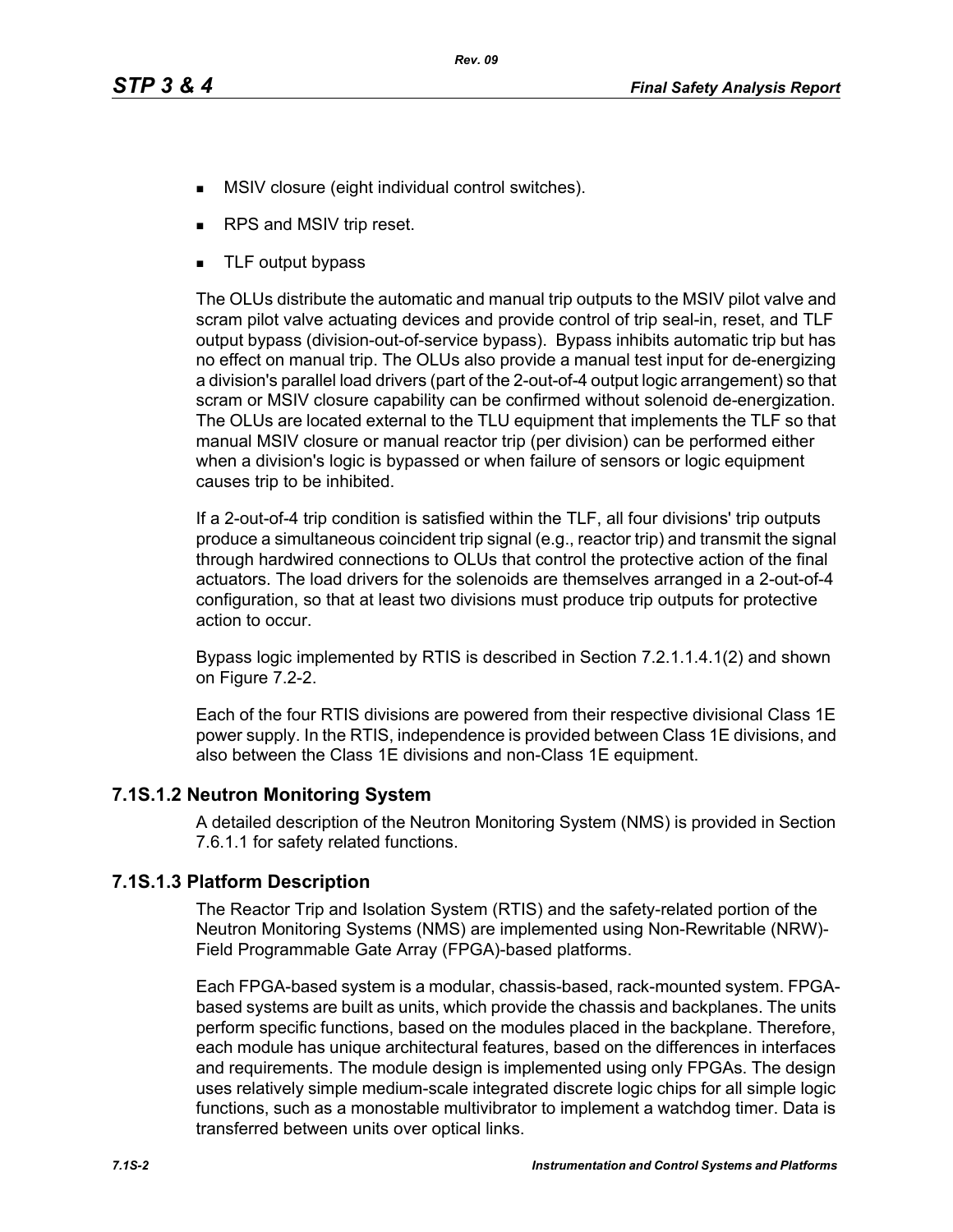Each module consists of one or more printed circuit boards and a front panel. The purpose of the front panel is to fix boards to the unit and to provide mounting for a Human-Machine Interface (HMI) and setpoints adjustment. The FPGA-based system also includes power supplies, analog and digital input/output modules, status modules, and all cabling and wiring necessary for operation. Each circuit board can contain one or more FPGAs.

The FPGA-based systems use logic chips that can be configured. The logic is physically embedded in FPGA chips using special tools. The logic is built from simple functional elements (FEs) that are designed to perform simple logic functions that can be combined and arranged in specific patterns to perform signal processing and logic operations, and thus construct the logic necessary to perform a defined function. Once the logic is embedded, the logic is hard coded and cannot be changed. After the logic is defined and embedded, the FPGA components are treated as hardware. An FPGA can only implement digital logic.

The FPGA-based system has self-diagnostic functions that continuously verify proper FPGA and communications performance and provide outputs used to alert the operator.

Each FPGA-based systems have the following attributes:

Intra-Division Communication

Data is transferred between units over optical links by the communication modules. The safety-related system has a one-way optical communication data link, providing fixed data sets to each safety-related system and to the nonsafetyrelated system with Class 1E to non-Class 1E isolation. RTIS offers no possibility of data transfer from the nonsafety to the safety equipment.

 $\blacksquare$  Input / Output (I/O)

There are I/O modules that are located in the units. Analog Output (AO) modules have analog outputs of up to 16 channels. There are several types of AO modules for different output ranges. AO Module provides electrical isolation capability from safety to nonsafety system. Digital I/O modules have four digital inputs and 16 digital outputs. External inputs and internals are isolated using photo couplers and solid-state relays.

**Power Supply** 

The power supply module provides low voltage direct current (DC) power for equipped modules in each unit. The safety-related system has redundant power supply modules in each unit. The RTIS equipment is divisionally powered from multiple Class 1E power sources, one of which is DC backed.

#### **7.1S.2 Microprocessor Based Platforms**

The Engineered Safety Features and Control System (ELCS) will be implemented with a microprocessor based platform.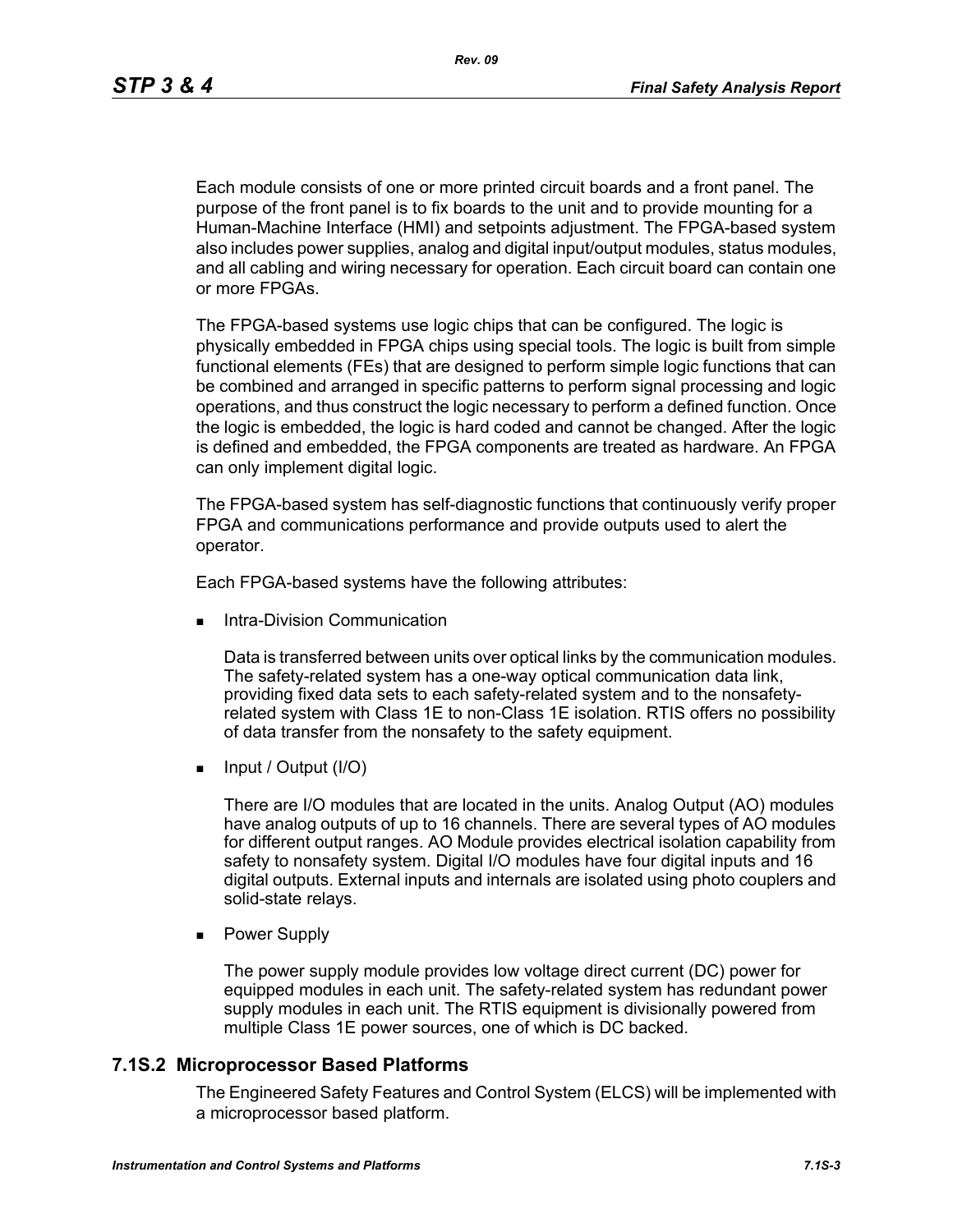# **7.1S.2.1 Engineered Safety Features Logic and Control System (ELCS)**

The Engineered Safety Features Logic and Control System (ELCS) provides the instrumentation and control functions of automatic actuation, control and display for the Engineered Safety Features (ESF) systems.

The ELCS contains four redundant divisions of Digital Trip Functions (DTFs). The four divisions of DTF safety function actuation status are communicated to three divisions of Safety Logic Functions (SLFs), which correspond to the three divisions of ESF actuated equipment. Each SLF performs two-out-of-four logic on the four redundant DTFs. The DTF to SLF communication and isolation features are described in Section 7.9S.

Each ELCS division is powered from independent power sources.

For the four redundant divisions of ELCS DTFs, any single division of sensors from one DTF can be manually bypassed, causing the ESF safety function actuation logic in the SLFs to become two-out-of-three, while the bypass state is maintained. The bypass status is indicated in the main control room until the bypass status is removed. Only one division can be placed in bypass. An interlock rejects attempts to remove more than one division from service at a time.

As shown in Tier 1 Figure 3.4B, each of the three ESF component actuation divisions contains a minimum of two SLFs. The SLF logic for ECCS functions (i.e. initiation of Reactor Core Isolation Cooling, High Pressure Core Flooder or Automatic Depressurization) is implemented using two redundant SLF processing channels per division. The two redundant channels receive the data from the four redundant divisional DTFs, manual control switch inputs and contact closures. The two redundant SLF processing channels perform the same ESF safety function action logic. One of the two SLFs processes initiation logic for functions that service the reactor vessel at low pressure (e.g. RHR), while a second SLF provides the same support for the vessel at high pressure (e.g. Reactor Core Isolation Cooling (RCIC system and High Pressure Core Flooder (HPCF)) system).

The two redundant SLF processing channels must agree for initiation of the ESF safety function to occur. Two SLF processing channels are used to prevent the inadvertent system level actuation of the ESF safety functions that inject coolant to the core or depressurization.

However, in the event of a failure detected by self diagnostics within either processing channel, a bypass (ESF output channel bypass) is applied automatically (with manual backup) such that the failed SLF processing channel is removed from service. SLF processing channel failures are alarmed in the main control room. If a failed channel is not automatically bypassed, the operator is able to manually bypass the failed channel.

The two-out-of-two voting of the two SLF processing channels is performed on a component basis with non-microprocessor based equipment or with a separate actuation for a valve from one SLF processing channel and a related pump actuation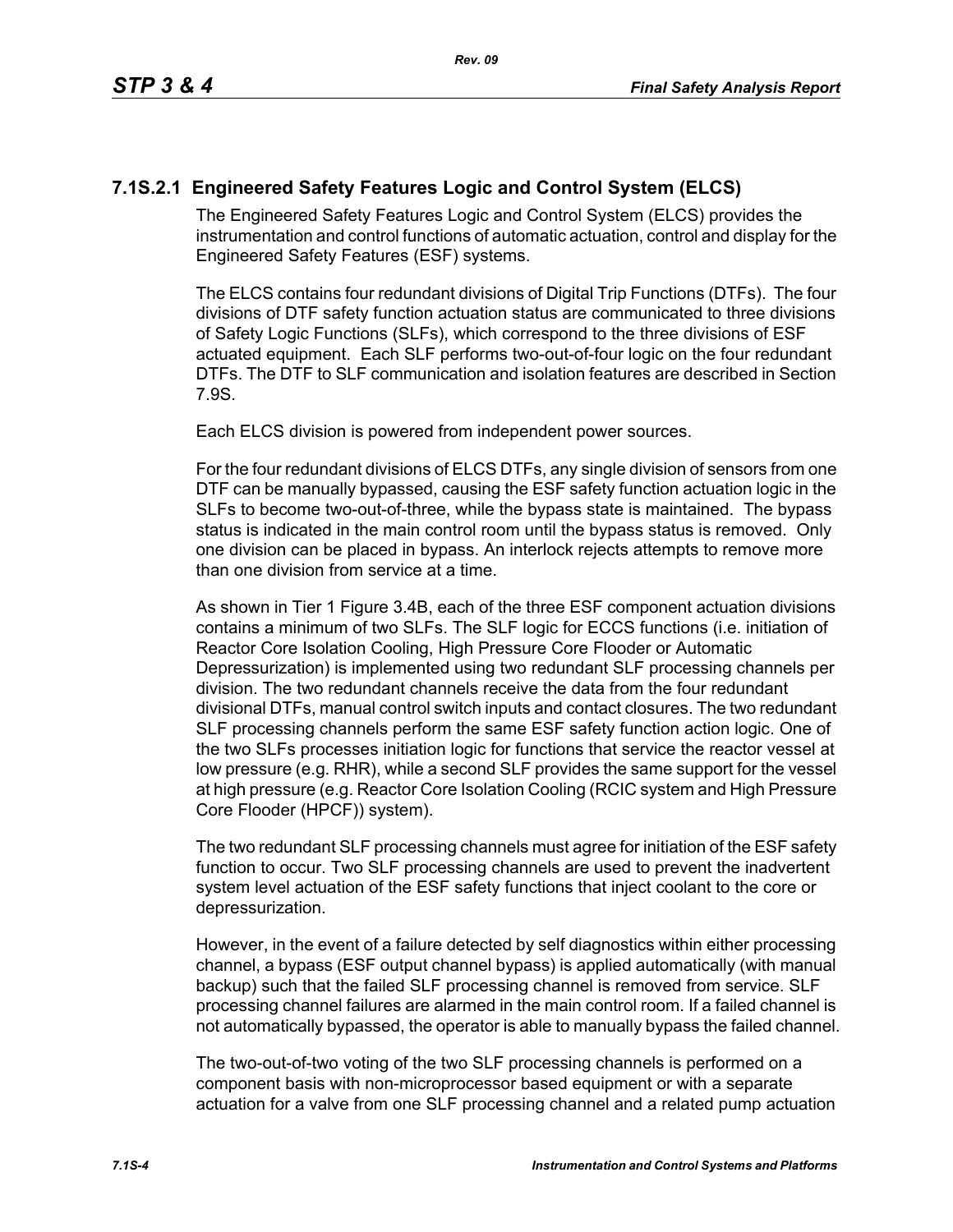from the second SLF processing channel, where both are required to initiate coolant injection.

As shown in Tier 1 Figure 3.4b, each ELCS division includes the following major elements:

- Sensors provide signal input to the ELCS. For ELCS safety functions, the appropriate sensors are connected to the Digital Trip Function.
- **The Digital Trip Function receives input signals directly and also receives remote** input signals from a Remote Digital Logic Controller (RDLC). The RDLC communicates the remote input signals to the DTF utilizing high speed serial link (HSL) communication with redundant fiber optic modems and optical data cable. HSL communication is described in Section 7.9S.
- The DTF provides a comparison of signal inputs to associated setpoints to determine the trip status for each ESF safety function. The DRF communicates trip status to the Safety Logic Functions (SLFs) in each division by means of opticalbased HSL communication links.
- **Individual DTF to SLF communication is provided with single fiber optic cable since** the DTF and SLF are both located in the MCR area.

SLFs are provided in each of the three ESF divisions that provide electromechanical component actuation. Each division's SLFs receive ESF safety function actuation status signals from each of the DTFs in the four redundant divisions. The division's SLFs calculate ESF system level actuation status by determining whether there is a two-out-of-four coincidence of DTF ESF safety function trip signals. The SLF also receives hardwired signals for manual bypass and manual system level actuation of ESF components from I/O that is local to the SLF. The SLF communicates ESF actuation commands to the SLF I/O stations that are located in areas that are remote from the MCR by HSL. The fiber optic cables are redundant for the communication of ESF safety function actuation commands from the SLF to the SLF remote I/O.

The SLF Remote Digital Logic Controller (RDLC) provides I/O and ESF component control logic and actuation. At the RDLC a Component Interface Module (CIM) is provided for each controlled electromechanical component assigned to the SLF. The CIM interfaces the ESF actuation command signals (or control commands in the absence of actuation) from the SLFs to the electromechanical ESF component.

The CIM provides priority logic to override control when an ESF actuation occurs. Logic in the CIM also provides voting of redundant SLF processing channels signals, for ESF safety functions that require SLF redundancy. The CIM receives component position and status feedback signals from the component control circuit. The CIM provides local control capability for maintenance.

Each ELCS division has an intra-division network that connects the ELCS controllers with flat panel safety displays in the main control room and a Maintenance and Test Panel. The intra-division network is described in section 7.9S.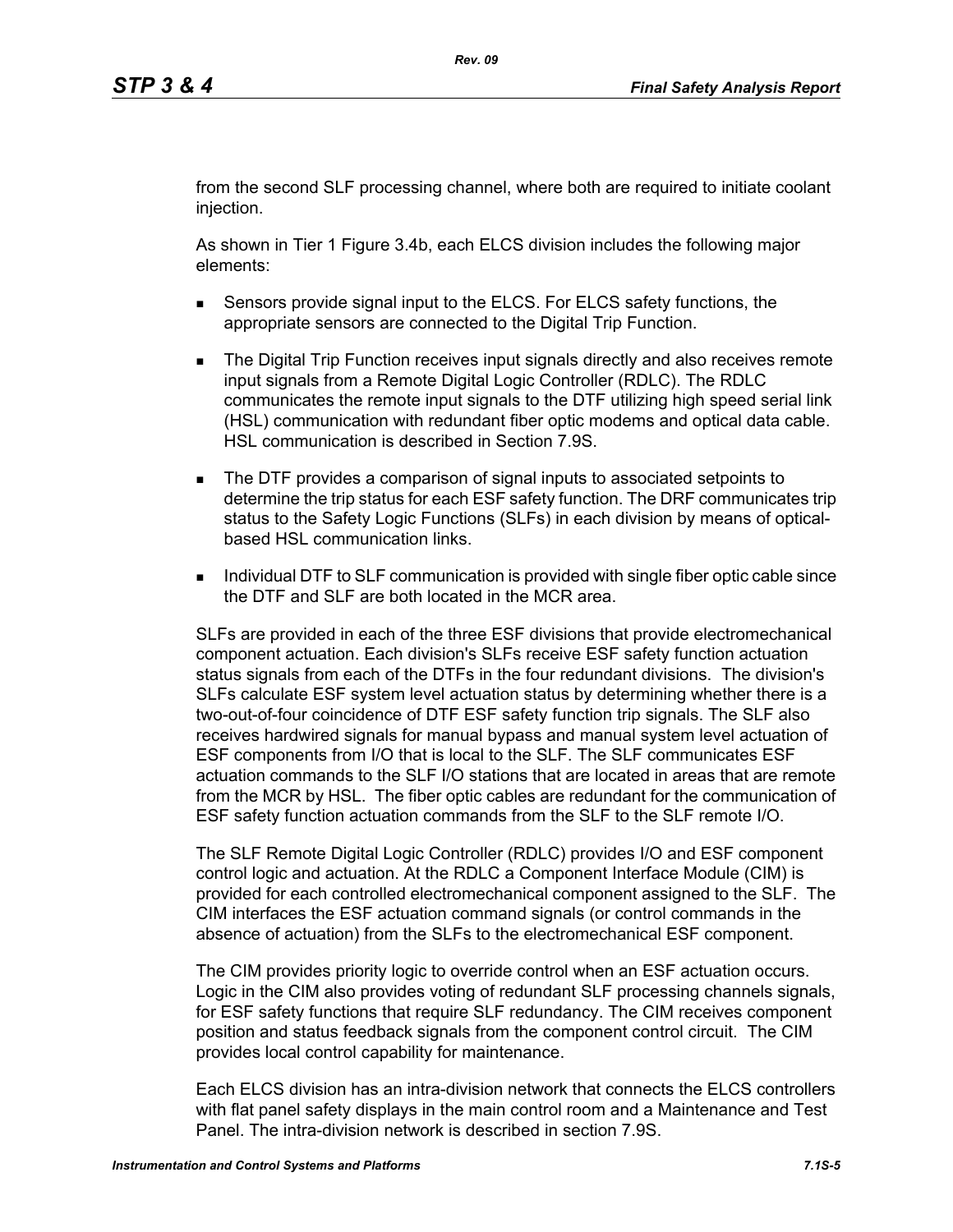For each ELCS division, there are two safety display stations in the main control room. Each safety display is driven by a flat panel display subsystems.

Each ELCS division has a permanently connected Maintenance and Test Panel (MTP) and an Interface and Test Processor (ITP). The MTP and ITP are utilized for the maintenance technician functions.

# **7.1S.2.2 ELCS Platform**

The platform that implements the ELCS has the following major elements:

- Controller, including high speed serial link communications
- Intra-division Network communication
- $\blacksquare$  Input / Output
- **Flat Panel Display**
- **Maintenance and Test Panel**
- **Power Supplies**
- Component Interface Module

The ELCS Controller subsystem is modular. A passive backplane connects individual module slots, which can house the following module types:

- Controller module
- Intra-division communication module
- **Input / Output modules**

# **7.1S.2.3 ELCS Controller**

The controller contains two sections, a processing section and a communication section. The processing section contains a microprocessor and memory for the applications programs. The processing section memory utilizes Flash PROM for system software, Flash PROM for application software, and RAM.

The communication section contains another microprocessor and memory for communications with other Controllers in different chasses. The communications memory utilizes Flash PROM for system software and RAM. The communications section performs the HSL communications functions and the HSL diagnostics.

The two controller sections communicate through shared memory. The shared memory provides for communications isolation. The ELCS Controller performs selfdiagnostics, including an internal watchdog timer, and is able to determine that the required module types are located in the appropriate slot.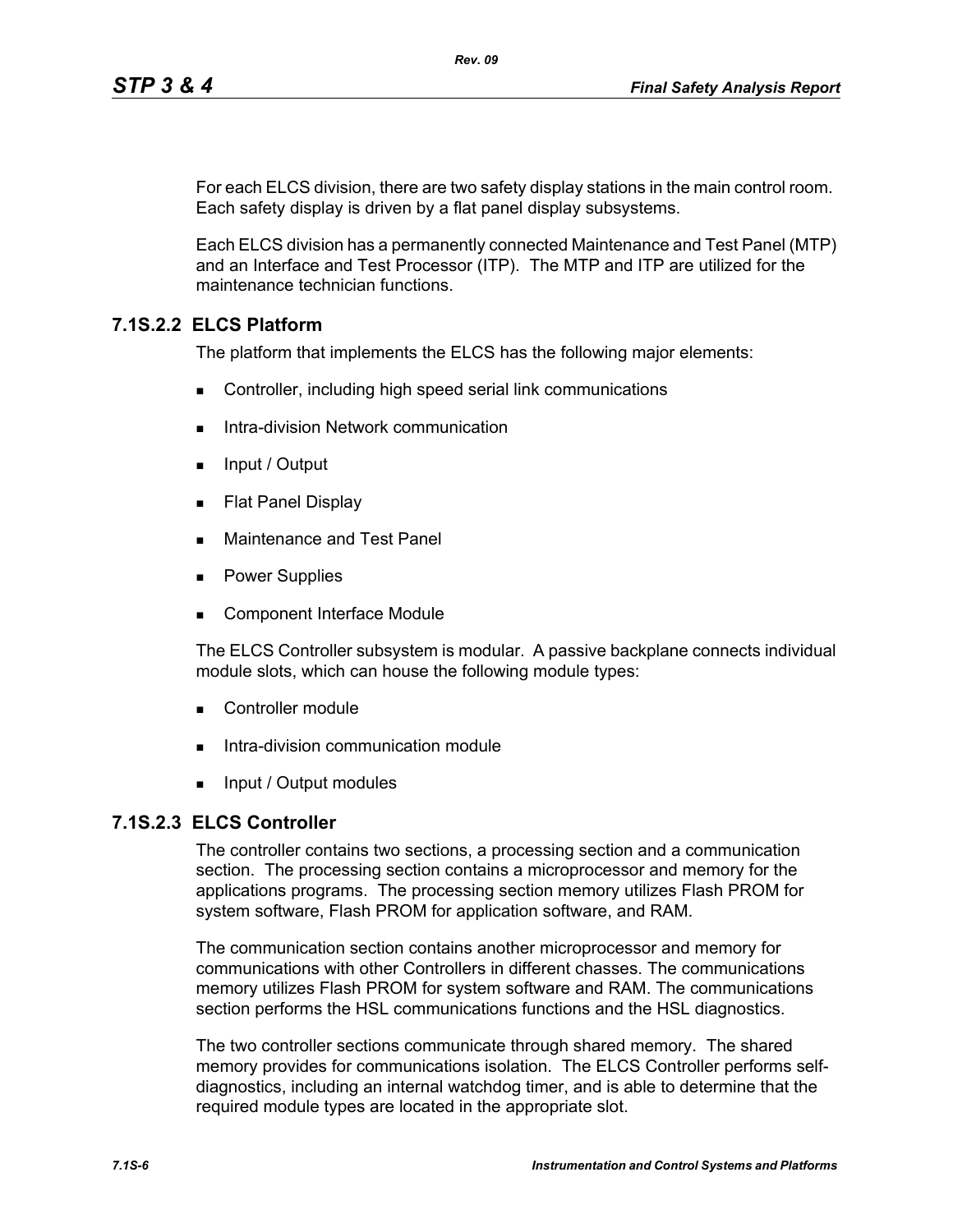The backplane allows multiple Controllers to be utilized in a single chassis. The controllers communicate through shared memory that is located on the Intra-division communication module.

Intra-Division Communication

The communication module provides the interface for the intra-division communication network. The intra-division performs communication diagnostics, Intra-division communications are described in Section 7.9S.

**Input / Output** 

The Controller uses compatible I/O modules that are located in the chassis with the controller. Additional chasses of I/O modules can be added to the first Controller chassis if additional I/O is necessary. A range of modules is available covering analog and digital signals of various types. In addition, there are modules for temperature measurement and rotational speed measurement.

The system software in the Controller automatically checks that all modules are operating correctly at system startup. Module diagnostic failures are reported to the Controller.

**Flat Panel Display** 

The flat panel display subsystem consists of the flat panel display with touch screen capability, a single board computer, and standard communication interfaces for communication to the intra-division network.

For STP Units 3 and 4, the RTIS and NMS utilize the ELCS flat panel display subsystem to display selected information. Each division of RTIS and NMS send data to a communication interface associated with the same ELCS division. The RTIS and NMS utilized serial fiber optic data links over fiber optic media. The communication interface then communicates the RTIS and NMS information to an interface module on each flat panel display subsystem. The data flow is unidirectional from RTIS and NMS to the ELCS communication interface.

**Maintenance and Test Panel (MTP)** 

The MTP will be used for technician surveillance, maintenance and test functions for each division. The MTP provides the means for the operator or technician to change setpoints, insert and remove bypasses, support periodic testing, and display detailed system diagnostic messages. The MTP provides features that support the administrative control for the activities.

The MTP utilizes a flat panel display subsystem in conjunction with the ITP for monitoring diagnostics and providing a periodic test interface for other Controllers. The MTP and ITP are connected to the intra-division network.

The MTP flat panel display subsystem also includes a communication interface to the nonsafety system. The MTP communication interface to the nonsafety systems provide for communication isolation to assure that data flows in a unidirectional manner from the ELCS to the nonsafety systems. The communication interface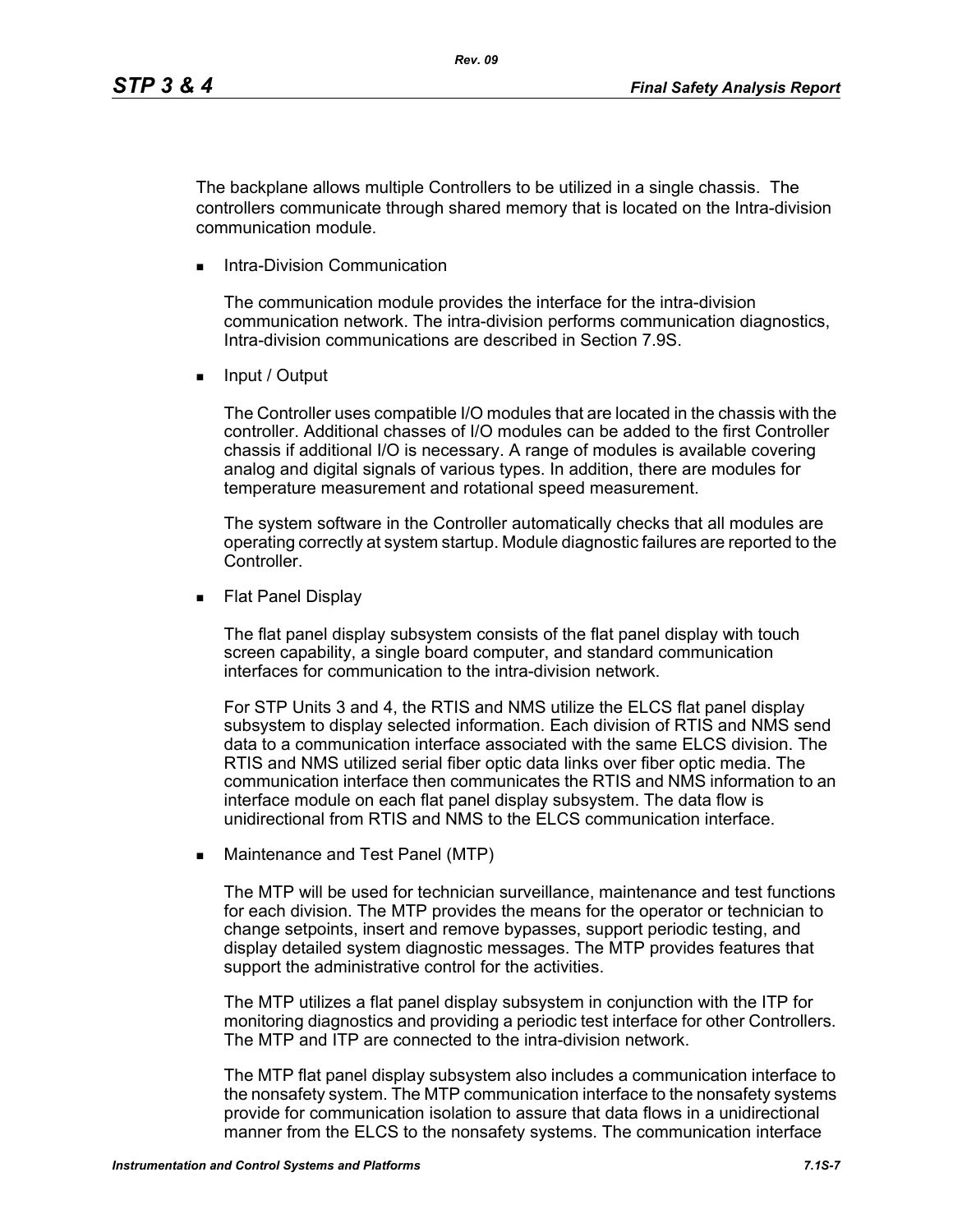utilizes an optical connection to the nonsafety systems to provide electrical isolation.

**Power Supply** 

The power supply subsystem provides low voltage direct current (DC) power for the ELCS equipment that requires it. ELCS equipment is divisionally powered from multiple Class 1E power sources, one of which is DC backed.

■ Component Interface Module (CIM)

In general, the CIM provides the interface between the ELCS actuation and control command signals and the electromechanical device associated with the final ESF components. Electromechanical components with non-standard signal interface requirements may not use a CIM, but could be interfaced with discrete I/O.

### **7.1S.3 Plant Information and Control System (Non-Safety)**

The Plant Information and Control System (PICS) provides integrated process control, monitoring, and human-system interface functions for the nonsafety-related plant process systems. PICS includes computer workstations for the human interface and data processing, controllers and servers for the process control functions, and a real-time communications network to share data between the different controller and computer processors. Typical data communication interfaces to PICS are illustrated in Figure 7.9S-1.

The Plant Computer Functions (PCFs) are a set of functions that were provided by the Process Computer System (PCS) in the original ABWR DCD design. The STP 3&4 design does not have a PCS. These PCFs are a subset of PICS and include data display and alarms, plant computer calculations (e.g., Power Generation Control System (PGCS)) and data recording (logging) (see Subsections 7.7.1.5, 7.7.2.5 and 7.7.1.2.2 (6)), and historical archiving (including Sequence of Events). The PCFs have not changed from those of the ABWR DCD Process Computer System.

The PICS is configured as a distributed control system (DCS). Therefore, PICS, as a DCS, is an integrated set of control processors, servers, workstations, and applications that provide plant wide process control and monitoring. PICS also acts as the supervisory control system and provides the primary interface between the control room operators and the plant process and equipment data and control capabilities. Several computer processors are linked together via a real-time communications network, sharing the computer processing tasks.

Each computer processor transmits and receives data from the communications network. Each device in the network receives the same data at essentially the same time, creating a network database that is shared by each of the computer processors.

PICS has the following major elements:

Control processors and servers